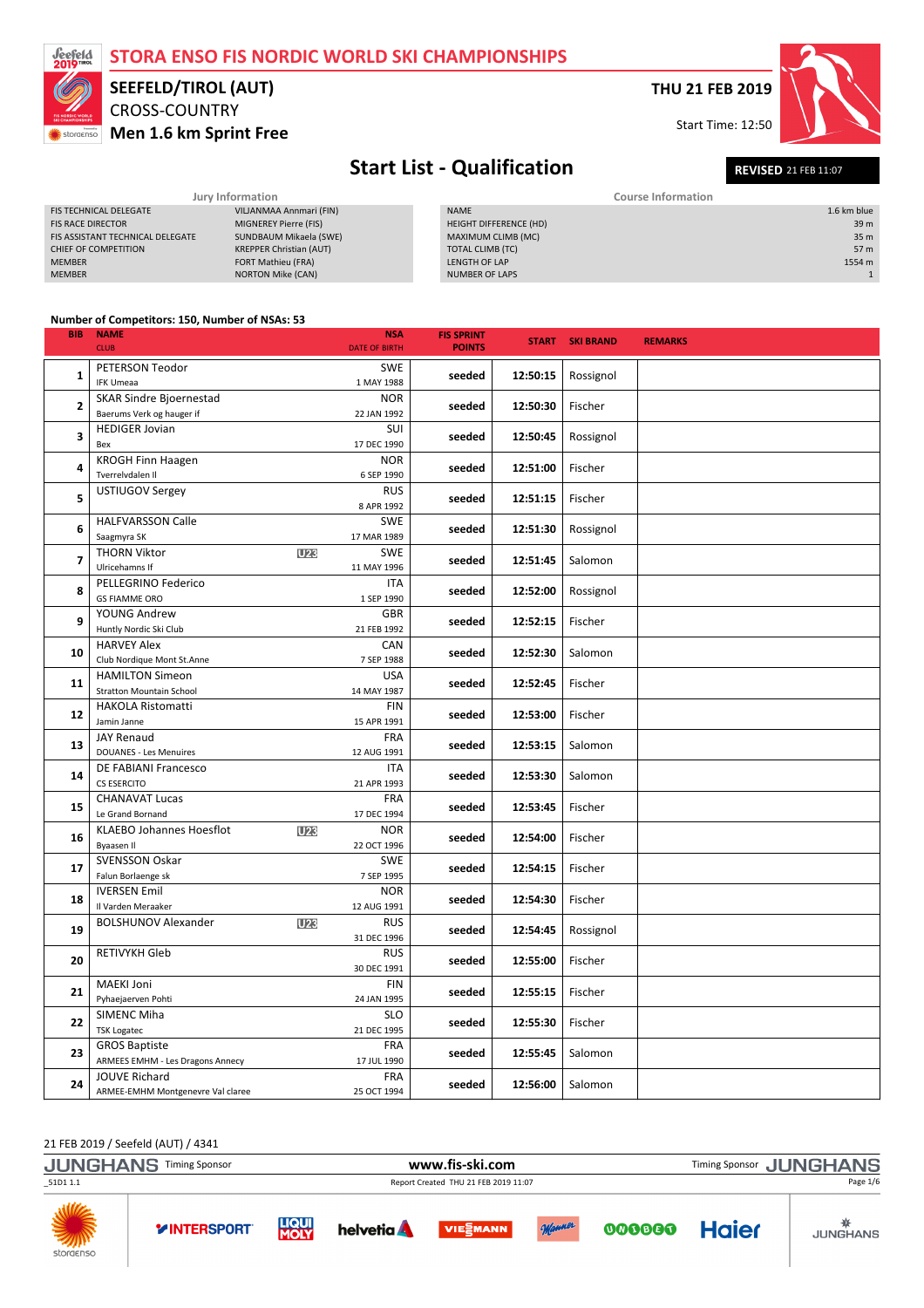

## CROSS-COUNTRY SEEFELD/TIROL (AUT)

Men 1.6 km Sprint Free

THU 21 FEB 2019

Start Time: 12:50



# Start List - Qualification REVISED 21 FEB 11:07

| <b>BIB</b> | <b>NAME</b><br><b>CLUB</b>                                                     | <b>NSA</b><br><b>DATE OF BIRTH</b>      | <b>FIS SPRINT</b><br><b>POINTS</b> |                    | <b>START SKI BRAND</b> | <b>REMARKS</b> |
|------------|--------------------------------------------------------------------------------|-----------------------------------------|------------------------------------|--------------------|------------------------|----------------|
| 25         | <b>SCHAAD Roman</b><br>Drusberg                                                | SUI<br>30 JUL 1993                      | 45.11                              | 12:56:15           | Salomon                |                |
| 26         | <b>BOLGER Kevin</b><br>Sun Valley Ski Education Fnd                            | <b>USA</b><br>11 APR 1993               | 45.69                              | 12:56:30           | Fischer                |                |
| 27         | <b>BALDAUF Dominik</b><br>SV Sulzberg-Vorarlberg                               | AUT<br>23 APR 1992                      | 46.30                              | 12:56:45           | Fischer                |                |
| 28         | <b>NOVAK Michal</b><br>Dukla Liberec                                           | <b>CZE</b><br><b>U23</b><br>26 OCT 1996 | 46.47                              | 12:57:00           | Salomon                |                |
| 29         | <b>STAREGA Maciej</b><br><b>UKS RAWA Siedlce</b>                               | POL<br>31 JAN 1990                      | 47.12                              | 12:57:15           | Fischer                |                |
| 30         | <b>NEWELL Andrew</b><br><b>Stratton Mountain School</b>                        | <b>USA</b><br>30 NOV 1983               | 47.59                              | 12:57:30           | Salomon                |                |
| 31         | <b>CLUGNET James</b>                                                           | <b>GBR</b><br><b>U23</b><br>4 DEC 1996  | 48.02                              | 12:57:45           | Salomon                |                |
| 32         | <b>VUORINEN Lauri</b><br>Skiteam 105                                           | <b>FIN</b><br>1 JAN 1995                | 49.23                              | 12:58:00           | Fischer                |                |
| 33         | <b>FURGER Roman</b><br>Schattdorf                                              | SUI<br>10 FEB 1990                      | 52.46                              | 12:58:15           | Fischer                |                |
| 34         | <b>PENTSINEN Anssi</b><br>Vantaan Hiihtoseura                                  | <b>FIN</b><br>30 AUG 1986               | 54.06                              | 12:58:30           | Fischer                |                |
| 35         | <b>KILP Marko</b><br>Voru Skiclub                                              | <b>EST</b><br>1 NOV 1993                | 54.49                              | 12:58:45           | Fischer                |                |
| 36         | MIYAZAWA Hiroyuki<br>JR East Ski Team                                          | <b>JPN</b><br>12 OCT 1991               | 55.18                              | 12:59:00           | Fischer                |                |
| 37         | <b>VORANAU Aliaksandr</b>                                                      | <b>BLR</b><br>15 MAR 1990               | 57.18                              | 12:59:15           | Fischer                |                |
| 38         | EISENLAUER Sebastian<br>SC Sonthofen                                           | GER<br>13 MAR 1990                      | 58.02                              | 12:59:30           | Fischer                |                |
| 39         | ZELGER Stefan<br>CS ESERCITO                                                   | ITA<br>9 SEP 1995                       | 59.07                              | 12:59:45           |                        |                |
| 40         | <b>MALTSEV Artem</b>                                                           | <b>RUS</b><br>24 MAY 1993               | 60.19                              | 13:00:00           | Fischer                |                |
| 41         | <b>TAMMJARV Karel</b><br>Tartu Skiclub                                         | <b>EST</b><br>25 MAY 1989               | 65.08                              | 13:00:15           | Fischer                |                |
| 42         | VALJAS Len<br>Team Hardwood                                                    | CAN<br>21 NOV 1988                      | 66.04                              | 13:00:30           | Fischer                |                |
| 43         | <b>SELLER Ludek</b><br><b>DUKLA Liberec</b>                                    | <b>CZE</b><br>11 JUL 1995               | 66.94                              | 13:00:45           |                        |                |
| 44         | <b>STADLOBER Luis</b><br>SC Sparkasse Radstadt-Salzburg<br><b>RANKEL Raido</b> | AUT<br>23 JUL 1991                      | 69.50                              | 13:01:00           | Fischer                |                |
| 45         | Voru Skiclub                                                                   | <b>EST</b><br>13 JAN 1990               | 69.57                              | 13:01:15           | Fischer                |                |
| 46         | PECHOUSEK Jan<br>Fenix Ski team jesenik                                        | U23<br>CZE<br>4 APR 1997                | 70.16                              | 13:01:30   Fischer |                        |                |
| 47         | <b>MULLER Claudio</b><br><b>CS CARABINIERI</b><br><b>BURY Kamil</b>            | <b>ITA</b><br>26 APR 1992               | 71.26                              | 13:01:45           | Peltonen               |                |
| 48         | Mks Istebna                                                                    | POL<br>23 JUL 1995                      | 71.61                              | 13:02:00           | Fischer                |                |
| 49         | <b>WANG Qiang</b>                                                              | CHN<br>23 APR 1993                      | 71.98                              | 13:02:15           |                        |                |
| 50         | <b>LAMPIC Janez</b><br>TSK Triglav Kranj                                       | <b>SLO</b><br><b>U23</b><br>27 SEP 1996 | 72.53                              | 13:02:30           | Fischer                |                |
| 51         | <b>HANNEMAN Logan</b><br>Alaska Pacific University Nordic Sk                   | USA<br>2 JUN 1993                       | 74.29                              | 13:02:45           | Fischer                |                |
| 52         | <b>HABENICHT Tobias</b><br>SU Klagenfurt-Kaernten                              | AUT<br>27 SEP 1993                      | 75.97                              | 13:03:00           | Atomic                 |                |

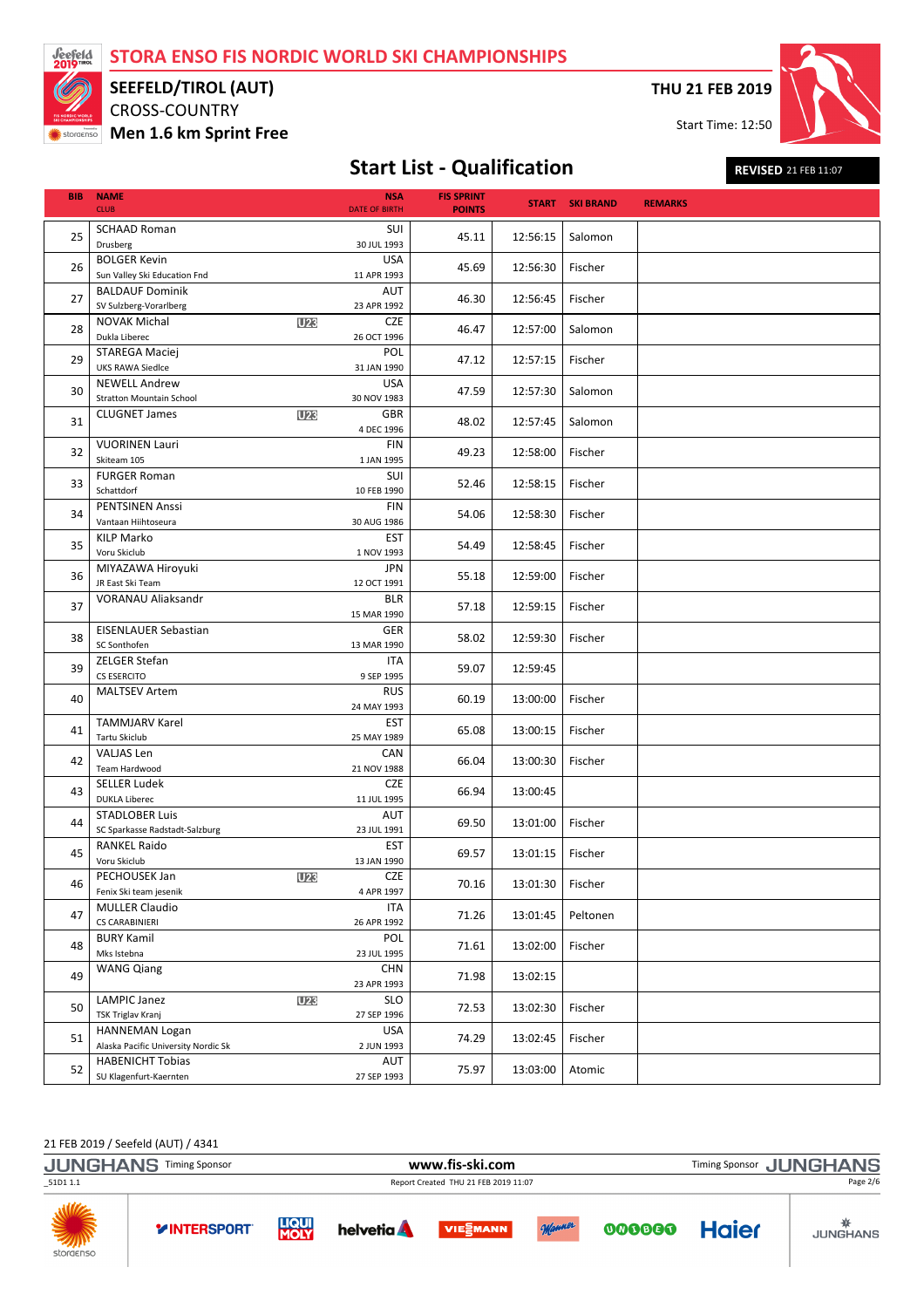

## CROSS-COUNTRY SEEFELD/TIROL (AUT)

Men 1.6 km Sprint Free

THU 21 FEB 2019

Start Time: 12:50



# Start List - Qualification REVISED 21 FEB 11:07

| <b>BIB</b> | <b>NAME</b><br><b>CLUB</b>                                   |            | <b>NSA</b><br><b>DATE OF BIRTH</b> | <b>FIS SPRINT</b><br><b>POINTS</b> |          | <b>START SKI BRAND</b> | <b>REMARKS</b> |
|------------|--------------------------------------------------------------|------------|------------------------------------|------------------------------------|----------|------------------------|----------------|
| 53         | <b>BURY Dominik</b><br>Mks Istebna                           | <b>U23</b> | POL<br>29 NOV 1996                 | 77.51                              | 13:03:15 | Fischer                |                |
| 54         | <b>BRUGGER Janosch</b><br><b>WSG Schluchsee</b>              | U23        | GER<br>6 JUN 1997                  | 80.39                              | 13:03:30 | Atomic                 |                |
| 55         | <b>RUEESCH Jason</b><br>Davos                                |            | SUI<br>16 MAY 1994                 | 88.41                              | 13:03:45 |                        |                |
| 56         | ROOS Henri<br>Sportclub Cfc                                  | U23        | <b>EST</b><br>14 JUL 1998          | 91.34                              | 13:04:00 |                        |                |
| 57         | <b>KLIMIN Olzhas</b>                                         | U23        | KAZ<br>30 AUG 1996                 | 91.51                              | 13:04:15 | Fischer                |                |
| 58         | <b>MOSER Benjamin</b><br>SV Achensee-Tirol                   | U23        | AUT<br>24 JUL 1997                 | 93.82                              | 13:04:30 |                        |                |
| 59         | <b>VOLOTKA Denis</b>                                         |            | KAZ<br>10 OCT 1985                 | 99.77                              | 13:04:45 | Fischer                |                |
| 60         | CHEBOTKO Nikolay<br>Cska                                     |            | KAZ<br>29 OCT 1982                 | 100.29                             | 13:05:00 | Fischer                |                |
| 61         | <b>KENNEDY Russell</b><br>Canmore Nordic Ski Club            |            | CAN<br>7 OCT 1991                  | 106.16                             | 13:05:15 | Salomon                |                |
| 62         | RAKHIMBAYEV Daulet                                           |            | KAZ<br>21 MAR 1992                 | 111.55                             | 13:05:30 |                        |                |
| 63         | <b>BIEDERMANN Michael</b><br>Nordic Club liechtenstein       | <b>U23</b> | LIE.<br>5 JUL 1996                 | 114.72                             | 13:05:45 |                        |                |
| 64         | <b>CHANLOUNG Mark</b><br>Ski and Snowboard Association of Th |            | <b>THA</b><br>9 FEB 1995<br>LTU    | 117.14                             | 13:06:00 |                        |                |
| 65         | <b>TERENTJEV Stepan</b><br>Startas<br><b>BIKSE Indulis</b>   | U23        | 16 MAY 1996<br>LAT                 | 121.31                             | 13:06:15 |                        |                |
| 66         | <b>IB SKI TEAM</b><br><b>ZHU Mingliang</b>                   | <b>U23</b> | 15 SEP 1995<br><b>CHN</b>          | 124.24                             | 13:06:30 | Fischer                |                |
| 67         | Hei Longjiang<br>PALMER-CHARRETTE Evan                       |            | 15 APR 1998<br>CAN                 | 125.03                             | 13:06:45 | Fischer                |                |
| 68         | Lappe Nordic<br>PEDERSEN Isak Stianson                       | <b>U23</b> | 21 MAY 1994<br><b>ISL</b>          | 130.50                             | 13:07:00 |                        |                |
| 69         | KRASOVSKYI Oleksii                                           |            | 4 JUN 1997<br>UKR                  | 133.25                             | 13:07:15 |                        |                |
| 70         | POPA Raul Mihai                                              | <b>U23</b> | 30 MAR 1994<br>ROU                 | 137.17                             | 13:07:30 | Fischer                |                |
| 71         | CS Dinamo Bucuresti-Centrul Sportiv<br><b>GRAZ Davide</b>    | U23        | 9 NOV 1997<br>ITA                  | 138.48                             | 13:07:45 |                        |                |
| 72         | <b>GS FIAMMEGIALLE</b><br><b>BAO Lin</b>                     | U23        | 5 MAR 2000<br><b>CHN</b>           | 142.17                             | 13:08:00 |                        |                |
| 73         | <b>SHANG Jincai</b>                                          |            | 28 MAY 1999<br><b>CHN</b>          | 144.56                             | 13:08:15 |                        |                |
| 74         | <b>BELLINGHAM Phillip</b>                                    |            | 10 OCT 1993<br><b>AUS</b>          | 145.89                             | 13:08:30 | Fischer                |                |
| 75         | Birkebeiner Nordic Ski Club<br>KONYA Adam                    |            | 24 FEB 1991<br>HUN                 | 156.92                             | 13:08:45 |                        |                |
| 76         | Veszpremi SE<br>SEGEC Andrej                                 |            | 19 DEC 1992<br><b>SVK</b>          | 157.07                             | 13:09:00 |                        |                |
| 77         | SKI TEAM JASE LATKY<br><b>VIGANTS Raimo</b>                  | <b>U23</b> | 24 MAY 1994<br>LAT                 | 162.11                             | 13:09:15 |                        |                |
| 78         | Madona<br><b>POLLOCK Mark</b>                                |            | 25 FEB 1999<br>AUS                 | 164.83                             | 13:09:30 |                        |                |
| 79         | Wangaratta Ski Club<br><b>HOGIU Petrica</b>                  |            | 24 MAR 1992<br>ROU                 | 171.10                             | 13:09:45 |                        |                |
| 80         | CSM Bistrita                                                 |            | 16 JUN 1991                        | 174.59                             | 13:10:00 | Fischer                |                |

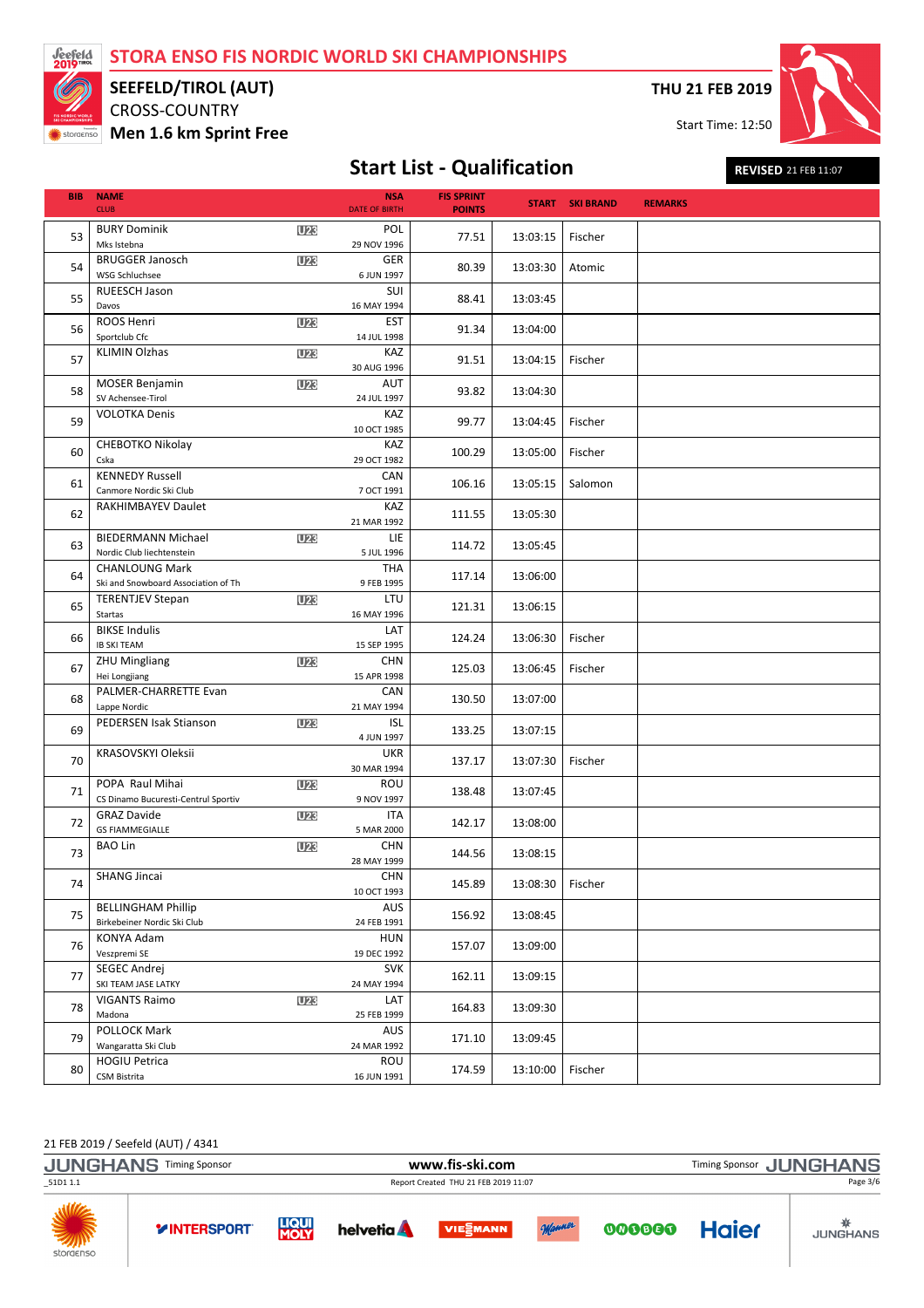

## CROSS-COUNTRY SEEFELD/TIROL (AUT)

Men 1.6 km Sprint Free

THU 21 FEB 2019

Start Time: 12:50



# Start List - Qualification REVISED 21 FEB 11:07

| <b>BIB</b> | <b>NAME</b><br><b>CLUB</b>                       |                 | <b>NSA</b><br><b>DATE OF BIRTH</b> | <b>FIS SPRINT</b><br><b>POINTS</b> |          | <b>START SKI BRAND</b> | <b>REMARKS</b> |
|------------|--------------------------------------------------|-----------------|------------------------------------|------------------------------------|----------|------------------------|----------------|
| 81         | <b>DADIC Edi</b><br><b>TSK Ravnogorac</b>        |                 | CRO<br>22 DEC 1993                 | 179.83                             | 13:10:15 |                        |                |
| 82         | MALONEY WESTGAARD Thomas                         |                 | <b>IRL</b><br>10 OCT 1995          | 180.19                             | 13:10:30 | Fischer                |                |
| 83         | <b>DRUSYS Jaunius</b><br>Sc Viesulas             |                 | LTU<br>27 JUN 1995                 | 197.39                             | 13:10:45 | Fischer                |                |
| 84         | <b>BENEDIKTSSON Dagur</b><br>Sfi                 | <b>U23</b>      | <b>ISL</b><br>17 JUN 1998          | 203.19                             | 13:11:00 | Fischer                |                |
| 85         | <b>DRAHUN Dmytro</b>                             | <b>U23</b>      | <b>UKR</b><br>30 DEC 1997          | 205.91                             | 13:11:15 | Fischer                |                |
| 86         | DE CAMPO Seve                                    | U23             | AUS<br>15 JUL 1998                 | 206.17                             | 13:11:30 | Fischer                |                |
| 87         | <b>ZULOAGA Matias</b><br>Cau                     | <b>U23</b>      | ARG<br>23 DEC 1997                 | 221.82                             | 13:11:45 |                        |                |
| 88         | FERNANDEZ Yonathan Jesus<br><b>Boinas Verdes</b> |                 | <b>CHI</b><br>14 APR 1986          | 230.27                             | 13:12:00 |                        |                |
| 89         | DAL FARRA Marco<br>Cab                           | <b>U23</b>      | ARG<br>21 SEP 1998                 | 233.01                             | 13:12:15 |                        |                |
| 90         | <b>SKENDER Marko</b><br><b>TSK Ravnogorac</b>    | <b>U23</b>      | <b>CRO</b><br>9 JUL 2001           | 239.60                             | 13:12:30 |                        |                |
| 91         | MILOSAVLJEVIC Milos<br>Zvezda                    |                 | SRB<br>2 FEB 1995                  | 240.37                             | 13:12:45 |                        |                |
| 92         | <b>JONSSON Albert</b><br>SFI                     | <b>U23</b>      | <b>ISL</b><br>11 MAY 1997          | 247.12                             | 13:13:00 |                        |                |
| 93         | VASCONCELLOS Matheus<br>Saafelden                | <b>U23</b>      | <b>BRA</b><br>28 SEP 2000          | 247.28                             | 13:13:15 |                        |                |
| 94         | <b>DURSUN Hamza</b>                              |                 | <b>TUR</b><br>11 FEB 1994          | 249.40                             | 13:13:30 |                        |                |
| 95         | KIASHEMSHAKI Yaghoob                             |                 | IRI<br>8 JUL 1994                  | 253.32                             | 13:13:45 |                        |                |
| 96         | KOSTRUBA Yan                                     | <b>U23</b>      | <b>UKR</b><br>18 JUL 1999          | 263.46                             | 13:14:00 |                        |                |
| 97         | SIGURGEIRSSON Ragnar Gamaliel<br>Ska             | U23             | <b>ISL</b><br>22 APR 1996          | 276.31                             | 13:14:15 |                        |                |
| 98         | BATMUNKH Achbadrakh<br>Khilchin Army             |                 | MGL<br>21 DEC 1994                 | 279.28                             | 13:14:30 |                        |                |
| 99         | <b>BOMFIM Rhaick</b><br>National Junior Team     | <b>U23</b>      | <b>BRA</b><br>2 APR 2002           | 283.96                             | 13:14:45 |                        |                |
| 100        | <b>SANTOS Victor</b><br>National U23 Team        | U23             | <b>BRA</b><br>27 JUN 1997          | 284.51                             | 13:15:00 |                        |                |
| 101        | <b>TAWK Samer</b><br>Mount Cedars Bcharri        | U <sub>23</sub> | LBN<br>3 SEP 1998                  | 285.42                             | 13:15:15 |                        |                |
| 102        | ANIC Stefan<br>SK Romanija                       | <b>U23</b>      | BIH<br>24 AUG 1997                 | 289.07                             | 13:15:30 |                        |                |
| 103        | <b>SEROT Titouan</b><br>SRHF                     | <b>U23</b>      | BEL<br>12 JUL 1999                 | 290.87                             | 13:15:45 |                        |                |
| 104        | DAL FARRA Franco<br>Cab                          | U23             | ARG<br>16 JUL 2000                 | 294.24                             | 13:16:00 |                        |                |
| 105        | <b>ROEMER Tue</b><br>Ks                          |                 | DEN<br>7 FEB 1992                  | 296.36                             | 13:16:15 |                        |                |
| 106        | ERIC Strahinja<br>SK Sarajevo-Istocno Sarajevo   | U23             | BIH<br>24 OCT 2000                 | 298.56                             | 13:16:30 |                        |                |
| 107        | SONINBAYAR Duurenbayar<br><b>Bulgan Province</b> | <b>U23</b>      | MGL<br>21 DEC 1996                 | 302.47                             | 13:16:45 |                        |                |
| 108        | <b>PAUKSTE Gabrielius</b><br><b>IKSC</b>         | U23             | LTU<br>25 JUN 2001                 | 312.83                             | 13:17:00 |                        |                |

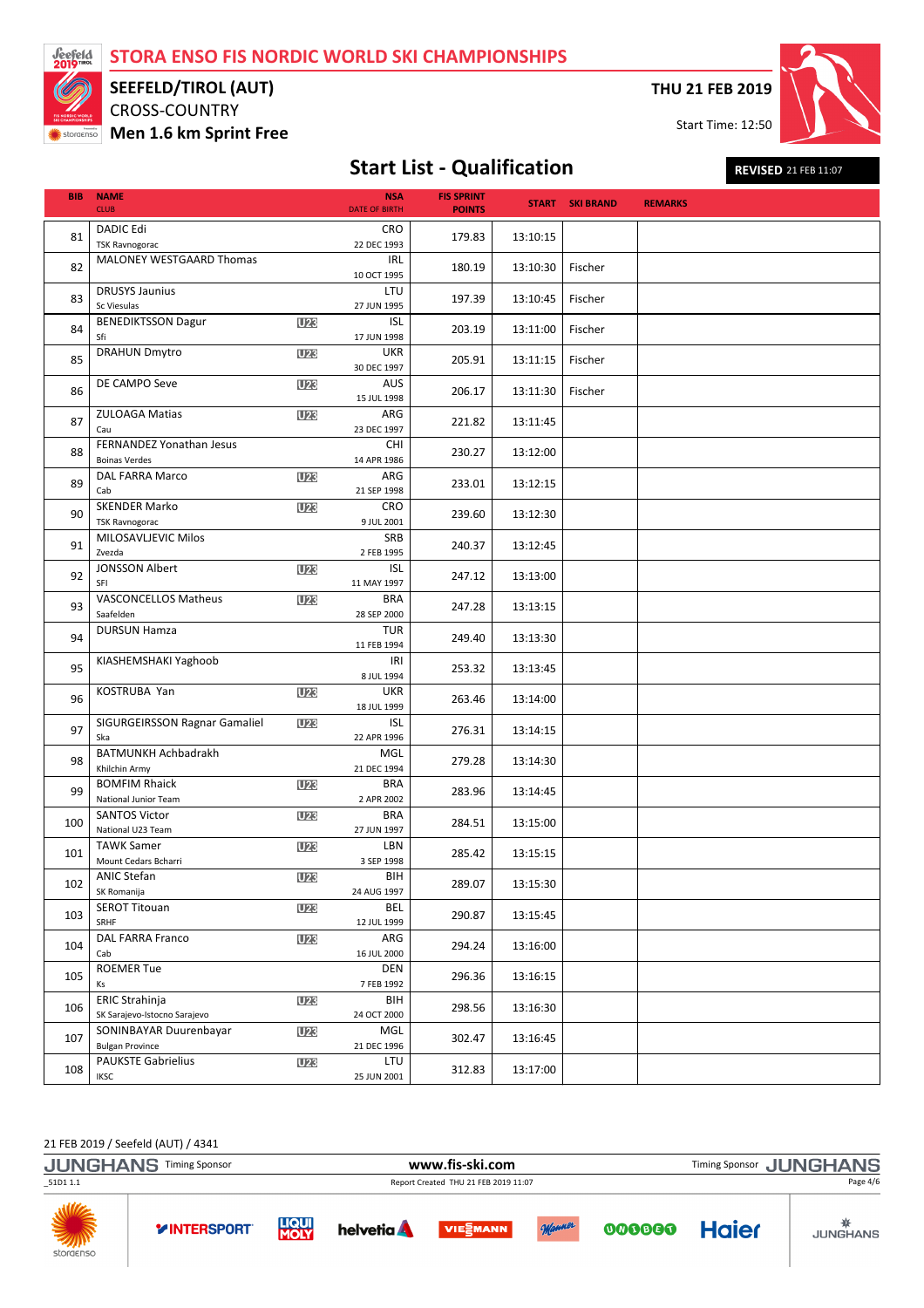

## CROSS-COUNTRY SEEFELD/TIROL (AUT)

Men 1.6 km Sprint Free

THU 21 FEB 2019

Start Time: 12:50



# Start List - Qualification REVISED 21 FEB 11:07

| <b>BIB</b> | <b>NAME</b><br><b>CLUB</b>                      |            | <b>NSA</b><br><b>DATE OF BIRTH</b> | <b>FIS SPRINT</b><br><b>POINTS</b> |          | <b>START SKI BRAND</b> | <b>REMARKS</b> |
|------------|-------------------------------------------------|------------|------------------------------------|------------------------------------|----------|------------------------|----------------|
|            |                                                 |            |                                    |                                    |          |                        |                |
| 109        | <b>HLADIKA Jakov</b><br><b>TSK Rijeka-Cavle</b> | <b>U23</b> | CRO<br>20 APR 2000                 | 321.58                             | 13:17:15 |                        |                |
|            | <b>GAIDUC Nicolae</b>                           | U23        | <b>MDA</b>                         |                                    |          |                        |                |
| 110        | Dinamo                                          |            | 23 JUL 1996                        | 326.50                             | 13:17:30 |                        |                |
|            | <b>COLIC Milos</b>                              | <b>U23</b> | BIH                                |                                    |          |                        |                |
| 111        | SK Sarajevo-Istocno Sarajevo                    |            | 18 FEB 1999                        | 327.60                             | 13:17:45 |                        |                |
|            |                                                 |            |                                    |                                    |          |                        |                |
| 112        | <b>SEYD Seyed Sattar</b>                        |            | IRI<br>26 NOV 1987                 | 328.51                             | 13:18:00 |                        |                |
|            | SMRKOVIC Rejhan                                 |            | SRB                                |                                    |          |                        |                |
| 113        | S.K.Pester                                      |            | 18 DEC 1991                        | 333.11                             | 13:18:15 |                        |                |
|            | <b>AGURTO Juan</b>                              |            | CHI                                |                                    |          |                        |                |
| 114        | <b>Boinas Verdes</b>                            |            | 16 DEC 1984                        | 336.18                             | 13:18:30 |                        |                |
|            | <b>STANOJEVIC Marko</b>                         | <b>U23</b> | BIH                                |                                    |          |                        |                |
| 115        |                                                 |            |                                    | 341.98                             | 13:18:45 |                        |                |
|            | SK Romanija                                     |            | 16 JAN 2000                        |                                    |          |                        |                |
| 116        | SHEMSHAKI Yasin                                 |            | IRI                                | 364.43                             | 13:19:00 |                        |                |
|            |                                                 |            | 27 MAR 1988                        |                                    |          |                        |                |
| 117        | <b>LAGLER Kristof</b>                           |            | <b>HUN</b>                         | 369.98                             | 13:19:15 |                        |                |
|            | Vasas SC                                        |            | 14 APR 1994                        |                                    |          |                        |                |
|            | OGNYANOV Aleksandar                             | U23        | <b>BUL</b>                         |                                    |          |                        |                |
| 118        | Sk Rilski skior                                 |            | 25 JUN 2002                        | 371.69                             | 13:19:30 |                        |                |
|            | <b>KARAMICHAS Kleanthis</b>                     |            | GRE                                |                                    |          |                        |                |
| 119        | <b>EOS Metsovou</b>                             |            | 25 APR 1988                        | 375.88                             | 13:19:45 |                        |                |
|            |                                                 |            |                                    |                                    |          |                        |                |
| 120        | <b>BUTRIMAVICIUS Marijus</b>                    |            | LTU                                | 395.92                             | 13:20:00 |                        |                |
|            | Lnsa                                            |            | 12 SEP 1982                        |                                    |          |                        |                |
| 121        | <b>BOCANCEA Cristian</b>                        | U23        | MDA                                | 417.89                             | 13:20:15 |                        |                |
|            | Winter Sport association of republi             |            | 11 DEC 1998                        |                                    |          |                        |                |
|            | <b>AYCICEK Omer</b>                             |            | <b>TUR</b>                         |                                    |          |                        |                |
| 122        |                                                 |            | 2 OCT 1995                         | 439.92                             | 13:20:30 |                        |                |
|            | RAJABBLOUKAT Reza                               | <b>U23</b> | IRI                                |                                    |          |                        |                |
| 123        |                                                 |            | 4 SEP 1997                         | 442.18                             | 13:20:45 |                        |                |
|            | RASTIC Sabahudin                                | U23        | SRB                                |                                    |          |                        |                |
| 124        |                                                 |            | 4 JAN 2001                         | 447.94                             | 13:21:00 |                        |                |
|            |                                                 |            |                                    |                                    |          |                        |                |
| 125        | DASHDONDOG Munkhgerel                           | <b>U23</b> | MGL                                | 449.38                             | 13:21:15 |                        |                |
|            | <b>Bulgan Province</b>                          |            | 9 FEB 1999                         |                                    |          |                        |                |
| 126        | <b>JADA Stavre</b>                              | U23        | <b>MKD</b>                         | 472.86                             | 13:21:30 |                        |                |
|            | Olimpic Skii                                    |            | 18 MAY 1998                        |                                    |          |                        |                |
|            | <b>TSOUREKAS Nikolaos</b>                       | <b>U23</b> | GRE                                |                                    |          |                        |                |
| 127        | <b>EOS Metsovou</b>                             |            | 10 FEB 1999                        | 475.06                             | 13:21:45 |                        |                |
|            | ZHARKYMBAEV Tariel                              | U23        | KGZ                                |                                    |          |                        |                |
| 128        | <b>Bishkek</b>                                  |            | 17 SEP 1996                        | 511.90                             | 13:22:00 |                        |                |
|            | <b>HANNA Maroun</b>                             |            | LBN                                |                                    |          |                        |                |
| 129        | Lebanese Army                                   |            | 22 APR 1988                        | 512.50                             | 13:22:15 |                        |                |
|            | WEEL ROSBO Jacob                                |            |                                    |                                    |          |                        |                |
| 130        |                                                 | <b>U23</b> | DEN                                | 514.50                             | 13:22:30 |                        |                |
|            | Kobenhavn Skiklub                               |            | 14 JAN 2000                        |                                    |          |                        |                |
| 131        | ROSSITER Jan                                    |            | IRL                                | 517.97                             | 13:22:45 |                        |                |
|            |                                                 |            | 21 SEP 1987                        |                                    |          |                        |                |
|            | <b>FIRAT Yusuf Emre</b>                         | <b>U23</b> | <b>TUR</b>                         |                                    |          |                        |                |
| 132        |                                                 |            | 20 MAR 2000                        | 525.90                             | 13:23:00 |                        |                |
|            | WEEL ROSBO Joachim                              | <b>U23</b> | DEN                                |                                    |          |                        |                |
| 133        | Kobenhavn Skiklub                               |            | 23 FEB 1997                        | 527.84                             | 13:23:15 |                        |                |
|            | MALCHOV Todor                                   | <b>U23</b> | <b>BUL</b>                         |                                    |          |                        |                |
| 134        | Sk Bansko                                       |            |                                    | 532.12                             | 13:23:30 |                        |                |
|            |                                                 |            | 10 SEP 2001                        |                                    |          |                        |                |
| 135        | MILENKOVIC Aleksandar                           |            | SRB                                | 568.31                             | 13:23:45 |                        |                |
|            | Zlatibor                                        |            | 22 DEC 1967                        |                                    |          |                        |                |
| 136        | <b>JENSEN Peter</b>                             | <b>U23</b> | DEN                                | 588.17                             | 13:24:00 |                        |                |
|            | Kobenhavns Skiklub                              |            | 23 MAY 1997                        |                                    |          |                        |                |